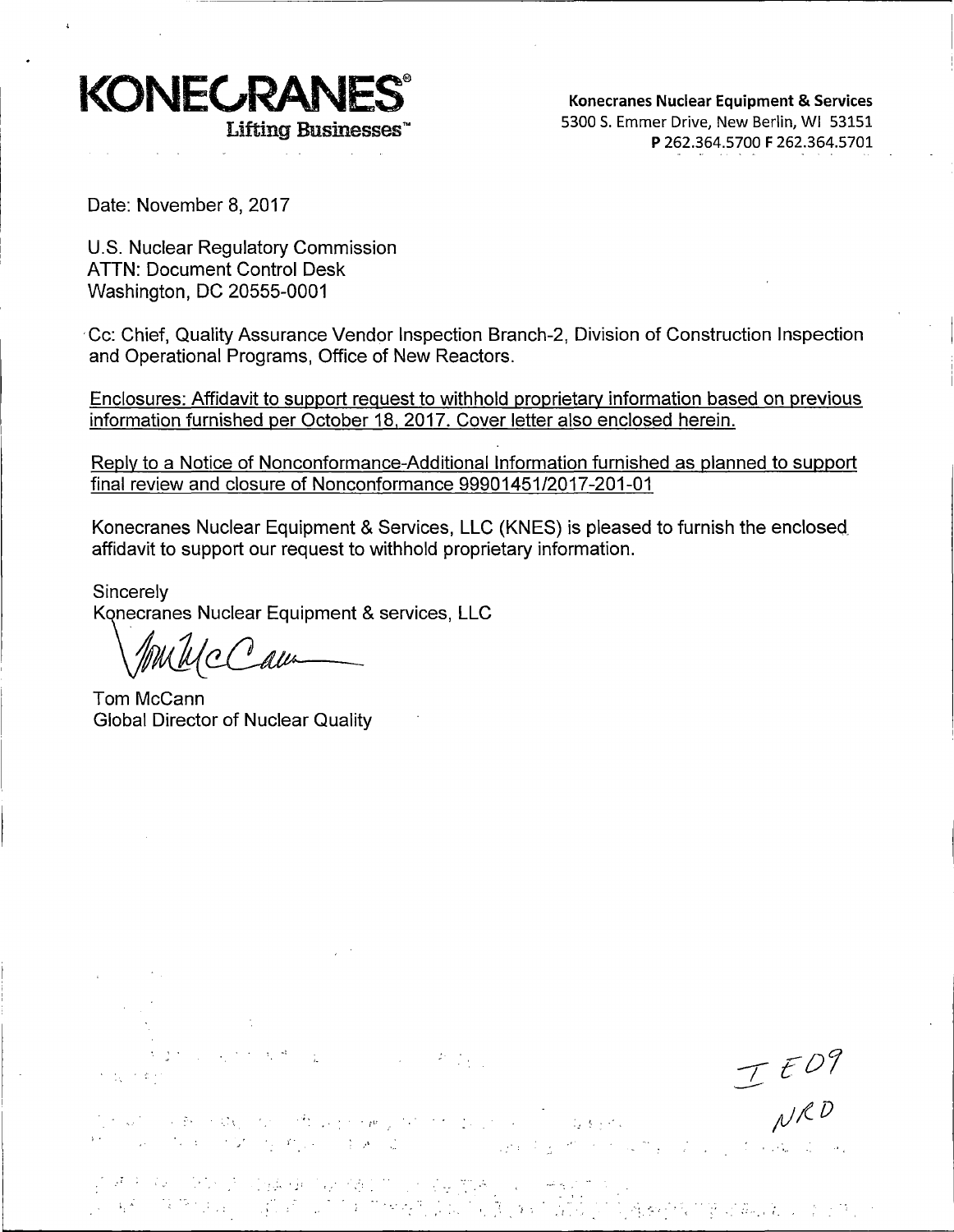## **AFFIDAVIT PURSUANT TO 10CFR 2.390**

**KONECRANES** 

Lifting Businesses<sup>\*</sup>

.···························•····························································································································•·············•······•··············•···•···········•··················•··········

Konecranes Nuclear Equipment and Services, LLC. State of Wisconsin County of Waukesha

·· .. ·· ... ···· ...

•···· ...

 $\cdot$  .

······ ... ' '•,

I, Jay Douglas Edmundson, depose and say that I am a Vice President of Konecranes Nuclear Equipment and Services, LLC., duly authorized to execute this affidavit, and have reviewed or caused to have reviewed the information which is identified as proprietary and referenced in the paragraph immediately below. I am submitting this affidavit in conformance with the provisions of 10 CFR 2.390 of the Commission's regulations for withholding this information.

The information for which proprietary treatment is sought is listed below:

- Calculation #36676-01 Main Hoist Reeving Calculation, Rev. 07
- Calculation #36676-26 Auxiliary Hoist Reeving Calculation, Rev. 05
- Sections of APS Letter to NRC, specifically the Nylatron® description letter

These documents have been appropriately designated as proprietary.

I have personal knowledge of the criteria and procedures utilized by Konecranes Nuclear Equipment and Services, LLC in designating information as a trade secret, privileged, or as confidential commercial or financial information.

Pursuant to the provisions of paragraph (b) (4) of Section 2.390 of the Commission 's regulations, the following is furnished for consideration by the Commission in determining whether the information sought to be withheld from public disclosure, included in the above referenced document, should be withheld.

I) The information sought to be withheld from public disclosure involves specific design details which are owned and have been held in confidence by Konecranes Nuclear Equipment and Services, LLC. including but not limited to:

- All information on how we use the Nylatron® sheaves and the research/calculations we have developed to show they are acceptable.
- The hydraulic upper block that is used for our energy absorption system to prevent two-blocking events. This patented assembly is very unique in the industry and separates us from our competitors. This unique system is being considered for the new era of cranes in Europe and is very valuable to us.
- Design of the drum and other trolley components to reduce weight and maximize the strength of the material to distributing our loadings without creating high stress areas.

·· ................................................................................................................................................................................................. ~ .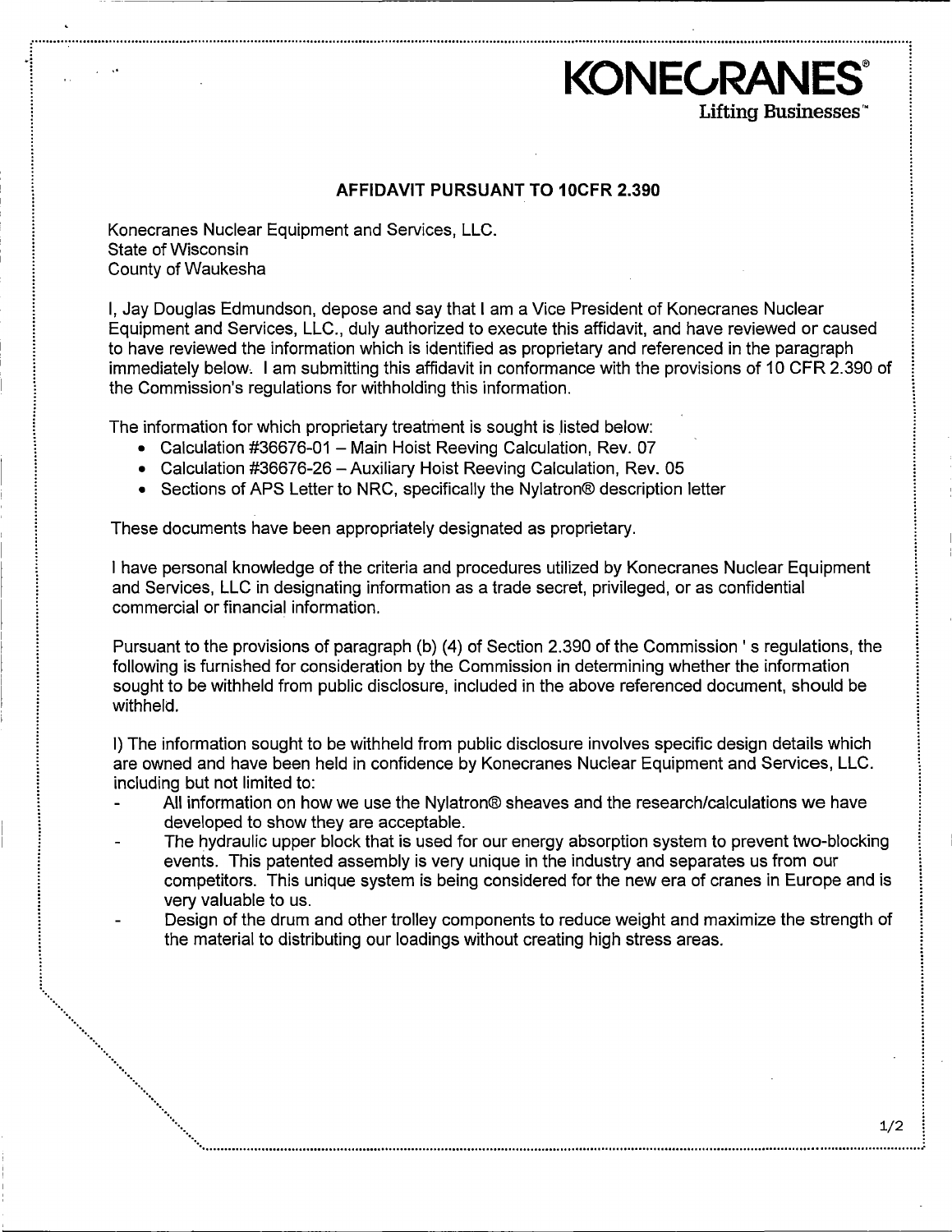- Use of the Magnatorque® for emergency lowering and providing additional breaking in the drive train.
- The specialty Python® wire rope we use and the subsequent calculations which provides us a weight and reduction in drum/sheave size advantage to our competitors.
- Where we source our hooks and the subsequent calculations which provides us a weight and price advantage to our competitors.

2) The information is of a type customarily held in confidence by Konecranes Nuclear Equipment and Services, LLC. and not customarily disclosed to the public. Konecranes Nuclear Equipment and Services, LLC, has a rational basis for determining the types of information customarily held in confidence by our corporation.

3) Public disclosure of the information is likely to cause substantial harm to the competitive position of Konecranes Nuclear Equipment and Services, LLC, because the information consists of descriptions of the design and analysis of a Single Failure Proof crane with special weight considerations, the application of which provide a competitive economic advantage. The availability of such information to competitors would enable them to modify their product to better compete with Konecranes Nuclear Equipment and Services, LLC., take marketing or other actions to improve their product's position or impair the position of Konecranes Nuclear Equipment and Services, LLC.'s product, and avoid developing similar data and analyses in

support of their processes, methods or apparatus.

Further the deponent sayeth not.

/lg//*Mun* 

KONECRAN

Lifting Businesses<sup>\*</sup>

Jay D. Edmundson, P.E. Vice President of Engineering

Subscribed and sworn before me this 1<sup>st</sup> day of November, 2017

lun Marsch

Notary Public My Commission Expires:  $\sqrt{2}-\sqrt{6}-\sqrt{7}$ 



 $2/2$